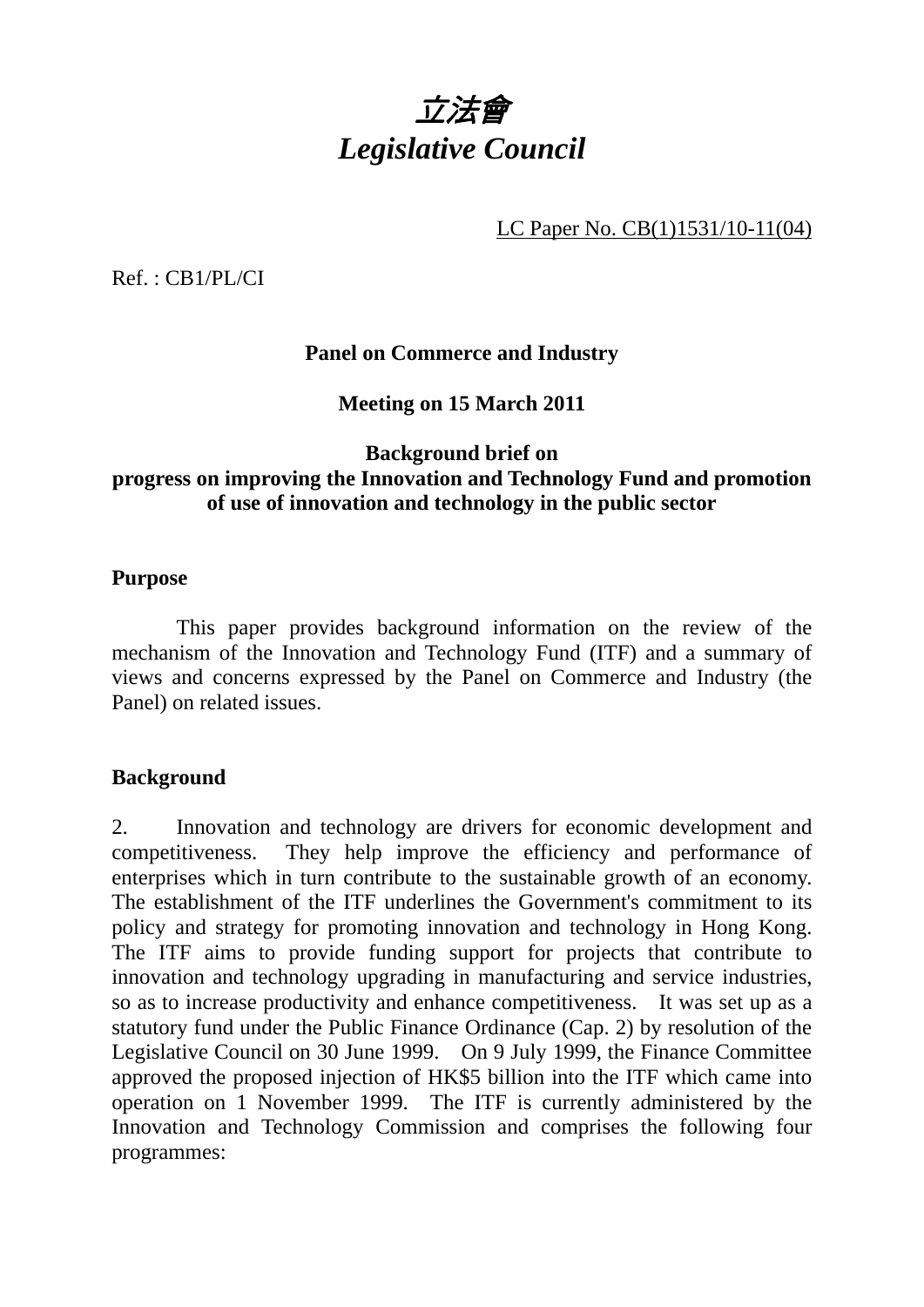- (a) Innovation and Technology Support Programme  $$ mid-stream/downstream research and development (R&D) projects mainly undertaken by local public research institutes (including R&D Centres, universities and Hong Kong Productivity Council). There are broadly two categories of projects:
	- (i) platform projects which require industry contribution of at least 10% of the project cost. The industry sponsors (minimum of two) will not own the project intellectual property (IP); and
	- (ii) collaborative projects which require industry contribution of at least 30% (for R&D Centre projects only) or 50% (for non-R&D Centre projects) of the project cost. The industry sponsor(s) will be entitled to utilize the project IP exclusively for a defined period or own the project IP;
- (b) University-Industry Collaboration Programme for projects undertaken by a local university in collaboration with a company in conducting R&D. The company contributes no less than 50% of the project expenditure and owns the project IP;
- (c) Small Entrepreneur Research Assistance Programme operates as a matching grant for small and medium enterprises (SMEs) under the size of 100, i.e. company contributing 50% of the project cost. The IP will be owned by the company. Unlike collaborative projects in (a) and (b) above, the company will be required to pay back the funding grant from the ITF as and when they make profits from the project; and
- (d) General Support Programme for non-R&D projects and activities, e.g. surveys, seminars and competitions. A minimum of 10% industry contribution from at least two industry sponsors is required.

3. As at end-September 2010, ITF has funded more than 2 200 projects at a total ITF funding of \$5.5 billion. Taking into account the accumulated income over the years (including investment income from the Exchange Fund), the uncommitted funding balance (i.e. available to support new ITF projects) is about \$2.4 billion.

4. Following the operation of the ITF after ten years, the Administration commenced a full review of the ITF funding mechanism in view of the feedback from R&D Centres and other stakeholders on the difficulties encountered in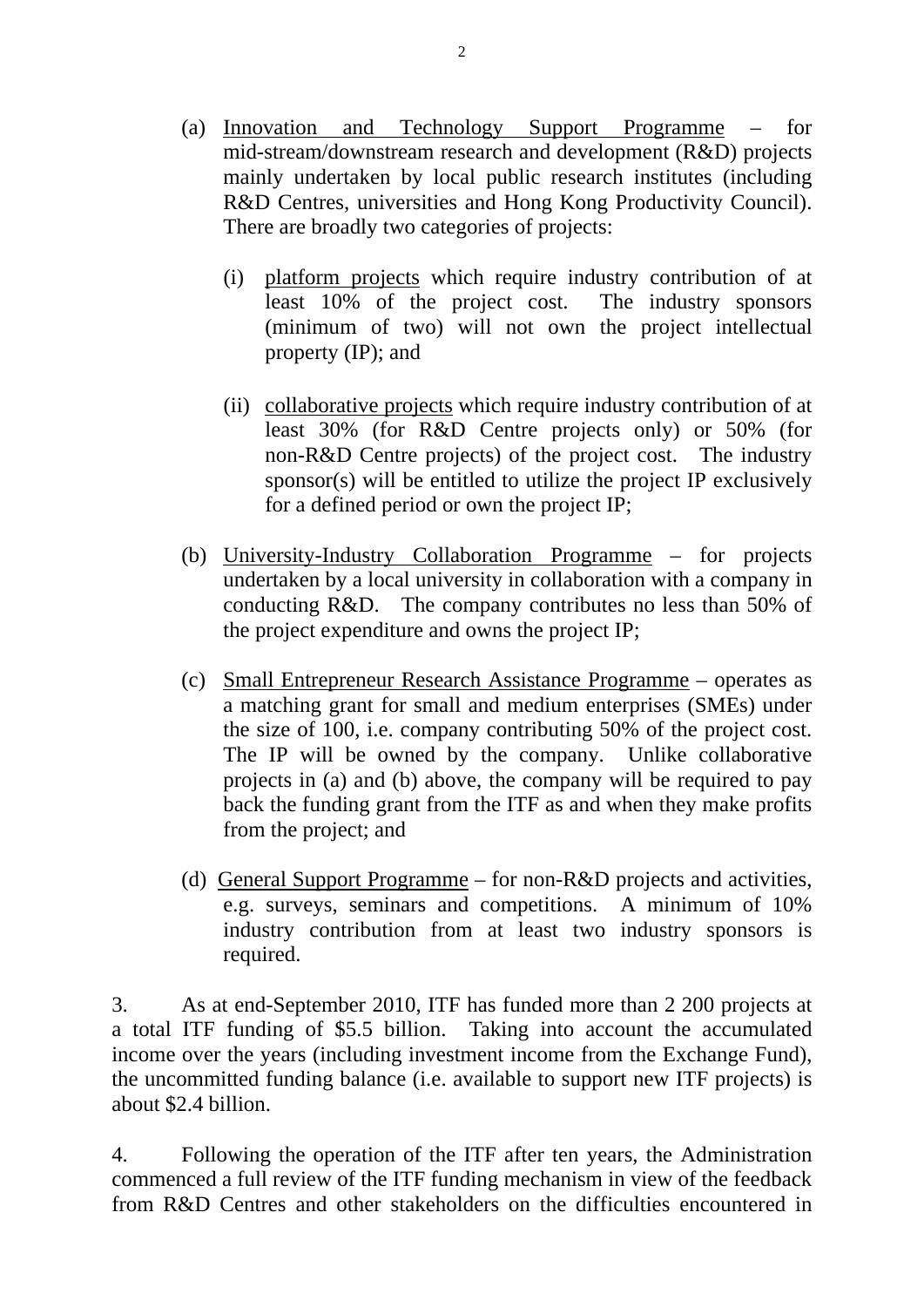meeting the ITF funding and procedural requirements. The Administration identified and put in place improvements where appropriate to address the following issues –

- (a) whether the existing ITF funding mechanism gave rise to fragmented R&D work by different parties and hence not sufficient synergy;
- (b) whether the existing funding arrangements under ITF were too restrictive to sustain the momentum of the local research community and to push for commercialization;
- (c) whether the present requirements on industry contribution and benefit sharing arrangements were too straight-jacketed;
- (d) whether there were sufficient incentives in the ITF framework to motivate universities, R&D Centres and the industry to collaborate more in applied R&D;
- (e) whether the current project vetting requirements and procedures were too complex and cumbersome to facilitate worthy projects to be undertaken quickly; and
- (f) whether ITF could dovetail with the various Government-funded research programmes to create greater synergy.

#### **Previous discussions**

5. In the past years, Panel members expressed concern over the pace of commercializing the R&D deliverables under ITF projects, particularly in the context of discussing the Annual Progress Report of the R&D Centres at the Panel meeting on 15 June 2010. Some Panel members urged the Administration to streamline the relevant procedures and explore possible areas of improvement. In particular, the following suggestions were raised –

- (a) wider use of research deliverables in the public sector should be encouraged, such as the use of light-emitting diode lighting in public housing estates of the Housing Authority and the use of radio frequency identification technology in the medical sector, the logistics trade (e.g. Hong Kong International Airport), and retail chain stores for stock-taking and inventory management;
- (b) facilitating the promotion of research deliverables by providing a reasonable number of prototypes for trial use by government departments (e.g. Highways Department and Education Bureau)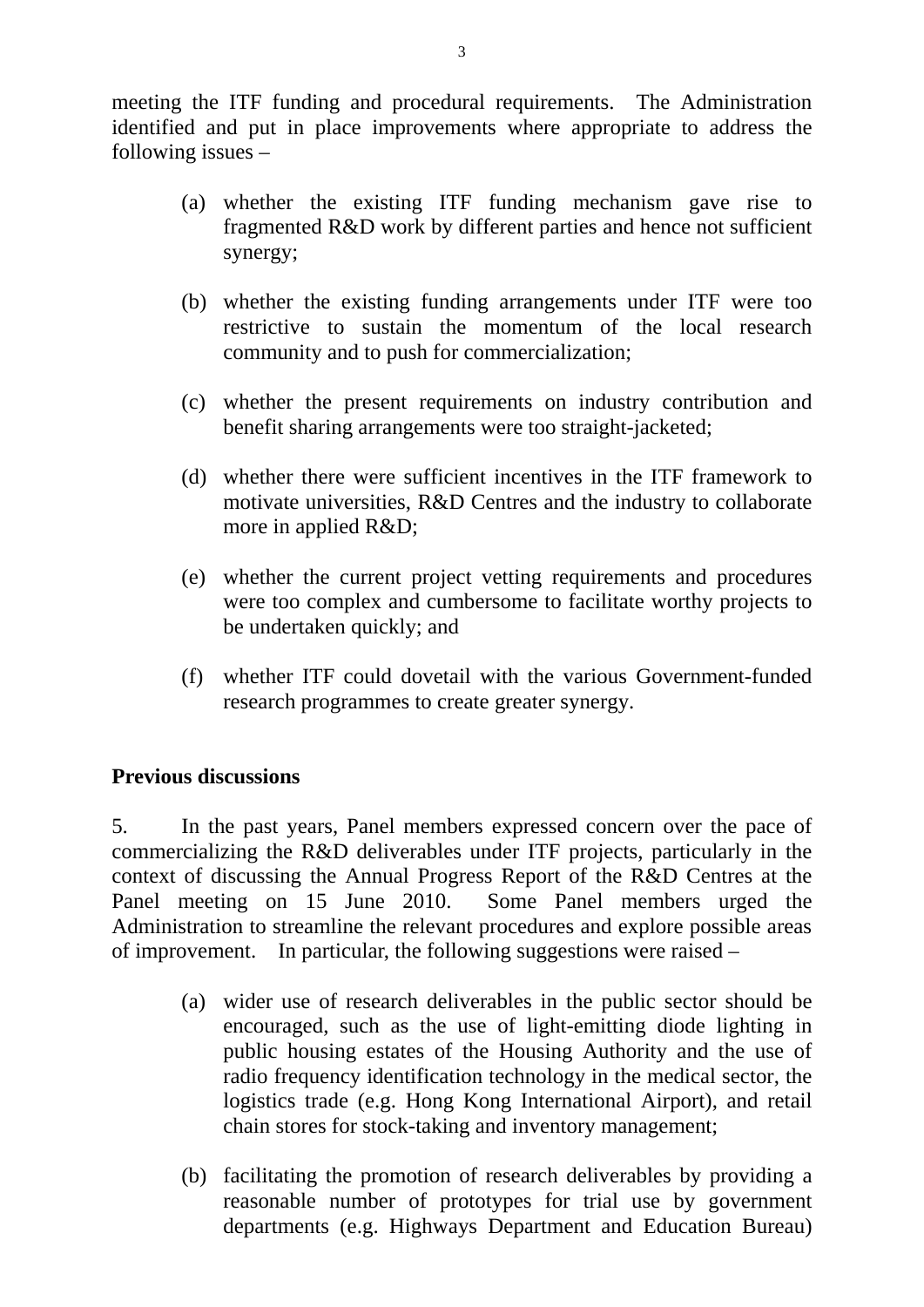and public organizations (e.g. Hospital Authority and Airport Authority);

- (c) apart from conducting trial schemes in government departments and public organizations, R&D Centres should also enlist the interest of trade associations in promoting trial of the research deliverables in the private sector; and
- (d) extending the scope of the ITF to provide sustainability and bringing a wider positive impact to the community.

6. When discussing the creation of a favourable ecological environment to facilitate the realization of R&D results at the Panel meeting on 16 November 2010, members noted the major proposed measures to be undertaken by the Administration in the review of the ITF. These measures included extending the scope of ITF funding to cover production of tools/prototypes/samples and conducting of trial schemes in the public sector, providing "follow-on" funding, extending the scope of ITF to provide synergy and enhance impact, refining the current ITF project vetting criteria to give greater emphasis to relevant factors apart from scientific/technical considerations, reviewing the existing industry contribution models, making greater use of the General Support Programme, shortening the ITF process, aligning the ITF to meet long term development goals, and facilitating negotiations on IP rights and sharing to promote more R&D work. Panel members expressed support for the proposal to refine the policy framework of the ITF. They also welcomed the Administration's plan to speed up the ITF funding process which had been a major obstacle to industry participation in R&D projects.

7. Panel members also noted that in view of the rapidly changing global economic environment, the emergence of the Mainland as a major R&D investor and consumer, as well as the very robust technology advances, the Administration had refined the Government's policy framework for promoting innovation and technology development to ensure that it continued to support the policy direction, as well as provided the necessary impetus to meet the challenges ahead. The refined strategy included promoting collaboration among stakeholders for achieving greater synergy, creating an ecological environment that was conducive to the development of innovation and technology, refining the funding mechanism to encourage and select projects with greater prospect of realization/commercialization, facilitating the trial of R&D products (especially in the public sector) so that researchers and product developers could gain actual experience to fine-tune their products, motivating the private sector to invest more in R&D activities in Hong Kong, fostering a stronger innovation and technology culture in Hong Kong, and enhancing co-operation with the governments, industry, and academic and research institutes in the Mainland. Details of the refined strategy are given in the **Appendix**. The Panel was generally in support of the Administration's refined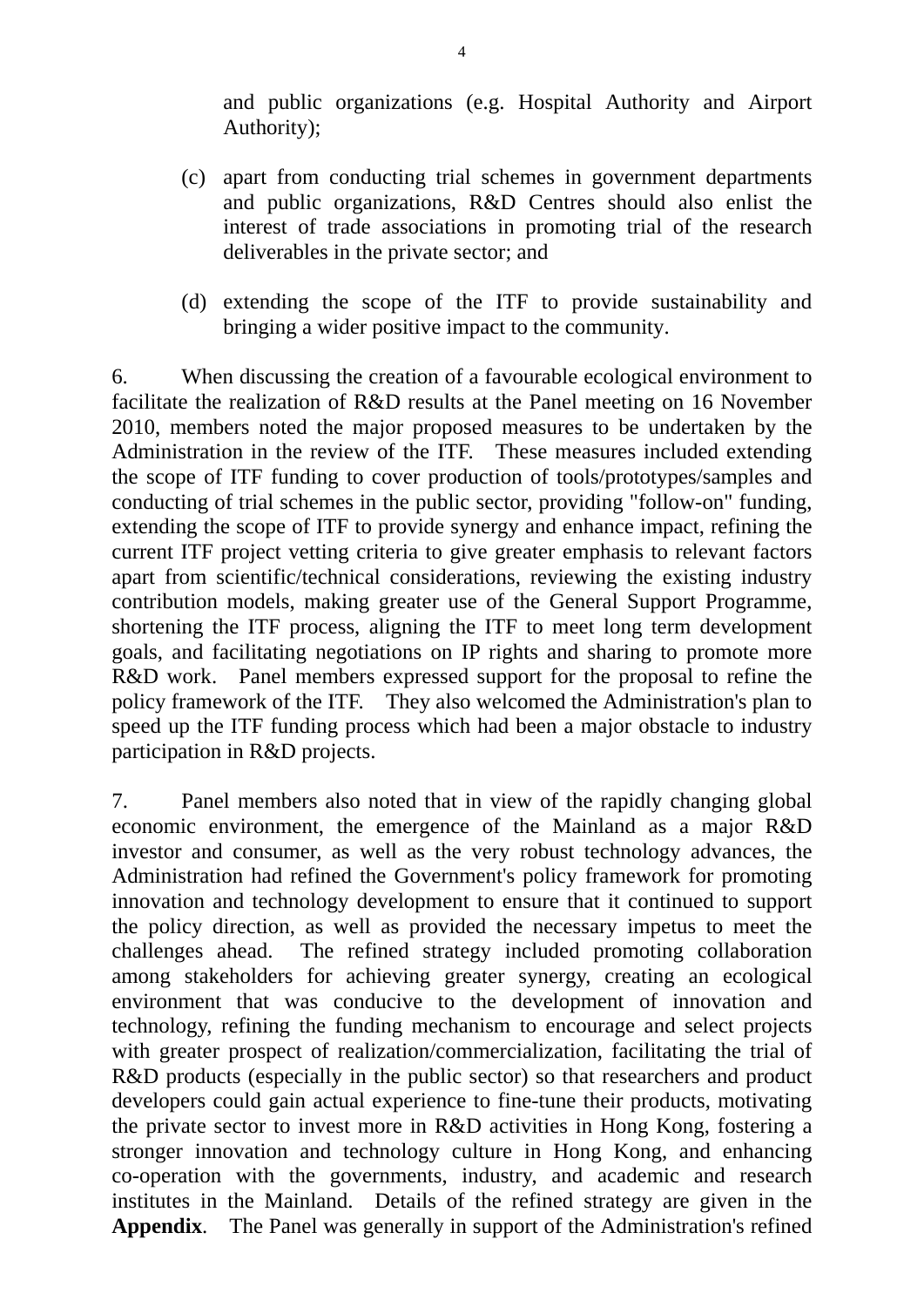strategy to create a favourable ecological environment which was conducive to the realization of R&D results in Hong Kong.

#### **Latest position**

8. The Administration will brief the Panel on 15 March 2011 on the progress on improving the ITF and promotion of use of innovation and technology in the public sector

# **Relevant papers**

Resolution establishing the Innovation and Technology Fund passed by the Legislative Council on 30 June 1999 http://www.legco.gov.hk/yr98-99/english/fc/fc/papers/pfc36ea2.pdf

Paper for meeting of Finance Committee on 9 July 1999: FCR(1999-2000)36 http://www.legco.gov.hk/yr98-99/english/fc/fc/papers/fc090736.htm

Minutes of Finance Committee meeting on 9 July 1999 http://www.legco.gov.hk/yr98-99/english/fc/fc/minutes/fcmn0907.htm

Administration's paper on progress report on Research and Development Centres for 2009-2010 for the Commerce and Industry Panel meeting on 15 June 2010

http://www.legco.gov.hk/yr09-10/english/panels/ci/papers/ci0615cb1-2191-6-e. pdf

Administration's paper on interim report on the comprehensive review of Research and Development Centres for the Commerce and Industry Panel meeting on 15 June 2010

http://www.legco.gov.hk/yr09-10/english/panels/ci/papers/ci0615cb1-2191-7-e. pdf

Background brief prepared by the Legislative Council Secretariat for the Commerce and Industry Panel meeting on 15 June 2010 http://www.legco.gov.hk/yr09-10/english/panels/ci/papers/ci0615cb1-2191-8-e. pdf

Minutes of Commerce and Industry Panel meeting on 15 June 2010 http://www.legco.gov.hk/yr09-10/english/panels/ci/minutes/ci20100615.pdf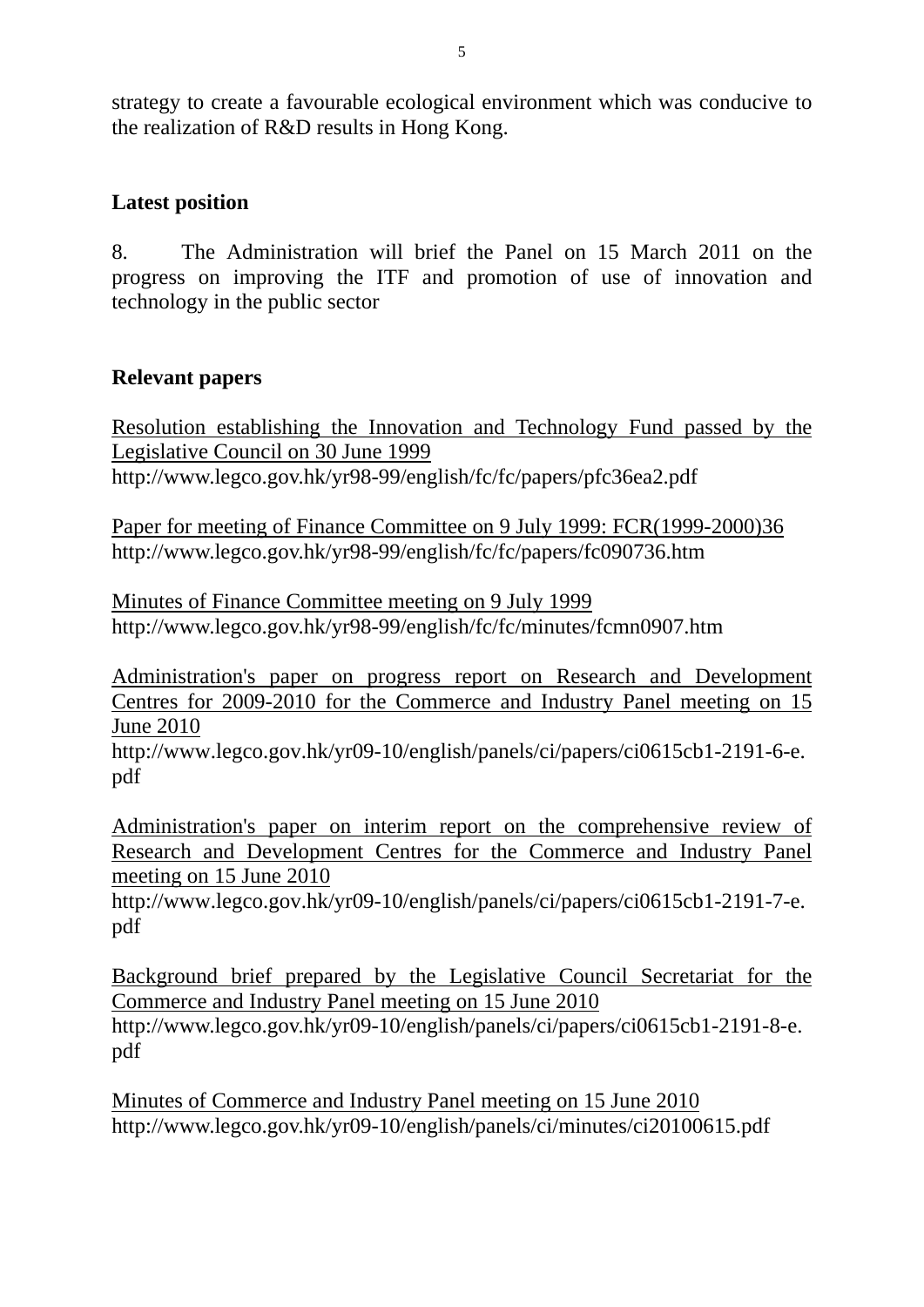Administration's paper on review of operating costs of the Research and Development Centres for the Commerce and Industry Panel meeting on 16 November 2010

http://www.legco.gov.hk/yr10-11/english/panels/ci/papers/ci1116cb1-389-3-e.p df

Administration's paper on creation of a favourable ecological environment to facilitate the realization of research and development results for the Commerce and Industry Panel meeting on 16 November 2010

http://www.legco.gov.hk/yr10-11/english/panels/ci/papers/ci1116cb1-389-5-e.pdf

Background brief prepared by the Legislative Council Secretariat for the Commerce and Industry Panel meeting on 16 November 2010 http://www.legco.gov.hk/yr10-11/english/panels/ci/papers/ci1116cb1-389-4-e.pdf

Minutes of Commerce and Industry Panel meeting on 16 November 2010 http://www.legco.gov.hk/yr10-11/english/panels/ci/minutes/ci20101116.pdf

Council Business Division 1 Legislative Council Secretariat 11 March 2011